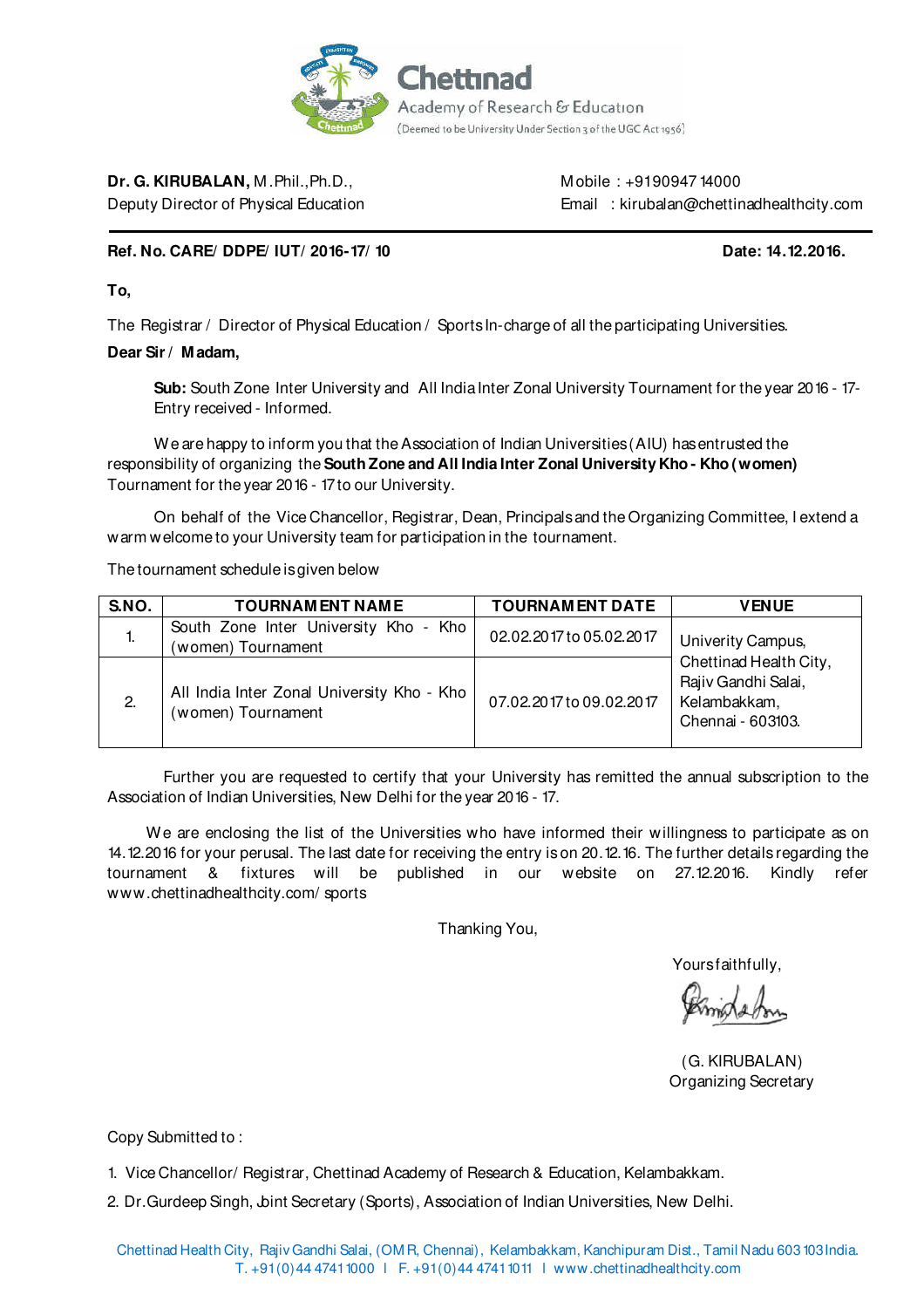# **SOUTH ZONE INTER UNIVERSITY KHO- KHO W OM EN TOURNAM ENT:2016- 17**

# **List of entries received as on 14.12.2016**

| S.No. | <b>NAME OF THE UNIVERSITY</b>                          |                                    | Date of  |
|-------|--------------------------------------------------------|------------------------------------|----------|
|       |                                                        | <b>ADDRESS</b>                     | Received |
| 1.    | University of Calicut                                  | Calicut, Kerala                    | 10.06.16 |
| 2.    | Kuvempu University                                     | Shimoga, Karnataka                 | 21.06.16 |
| 3.    | University of Mysore                                   | Mysore, Karnataka                  | 21.06.16 |
| 4.    | University of Madras                                   | Chennai, Tamil Nadu                | 22.06.16 |
| 5.    | Periyar University                                     | Salem, Tamil Nadu                  | 22.06.16 |
| 6.    | Mangalore University                                   | Mangalagangotri, Karnataka         | 29.06.16 |
| 7.    | Adikavi Nannaya University                             | Ramahendravaram, Andhra Pradesh    | 30.06.16 |
| 8.    | Manonmaniam Sundaranar University                      | Tirunelveli, Tamil Nadu            | 02.07.16 |
| 9.    | Vikarama Simhapuri University                          | Nellore, Andhra Pradesh            | 02.07.16 |
| 10.   | Acharya Nagarjuna University                           | Nagarjunanagar, Andhra Pradesh     | 05.07.16 |
| 11.   | Anna University                                        | Chennai, Tamil Nadu                | 07.07.16 |
| 12.   | Avinashilingam University                              | Coimbatore, Tamil Nadu             | 07.07.16 |
|       | Jawaharlal Nehru Technological                         |                                    | 12.07.16 |
| 13.   | University Hyderabad                                   | Kukatpally, Hyderabad              |          |
| 14.   | Madurai Kamaraj University                             | Madurai, Tamil Nadu                | 13.07.16 |
| 15.   | <b>Bharathiar University</b>                           | Coimbatore, Tamil Nadu             | 16.07.16 |
| 16.   | Mother Teresa Women's University                       | Kodaikanal, Tamil Nadu             | 20.07.16 |
| 17.   | Sri Krishna Devaraya University                        | Anantapuramu, Andhra Pradesh       | 20.07.16 |
| 18.   | Rayalaseema University                                 | Kurnool, Andhra Pradesh            | 21.07.16 |
| 19.   | Sree Sankaracharya University of<br>Sanskrit           | Ernakulam, Kerala                  | 21.07.16 |
| 20.   | Dr. B.R. Ambedkar University                           | Etcherla, Andhra Pradesh           | 25.07.16 |
| 21.   | Karnataka State Women's University                     | Vijayapura, Karnataka              | 27.07.16 |
| 22.   | Kannur University                                      | Kannur, Kerala                     | 27.07.16 |
| 23.   | University of Agricultural Sciences                    | GKVK, Bangalore                    | 27.07.16 |
| 24.   | Davangere University                                   | Davangere, Karnataka               | 27.07.16 |
| 25.   | Visvesvaraya Technological University                  | Karnataka<br>Belagavi,             | 27.07.16 |
| 26.   | Karunya University                                     | Coimbatore, Tamil Nadu             | 29.07.16 |
| 27.   | Jawaharlal Nehru Technological<br>University Anantapur | Anantapuramu, Andhra Pradesh       | 30.07.16 |
| 28.   | Krishna University                                     | Machilipatnam, Andhra Pradesh      | 02.08.16 |
| 29.   | Bangalore University                                   | Gandhi Nagar, Bangalore, Karnataka | 04.08.16 |
|       | Rajiv Gandhi University of Health                      |                                    | 05.08.16 |
| 30.   | Sciences                                               | Jaya Nagar, Bangalore, Karnataka   |          |
| 31.   | Thiruvalluvar University                               | Vellore, Tamil Nadu<br>08.08.16    |          |
| 32.   | Karnatak University                                    | Dharwad, Karnataka                 | 08.08.16 |
| 33.   | Andhra University                                      | Visakhapatnam, Andhra Pradesh      | 10.08.16 |